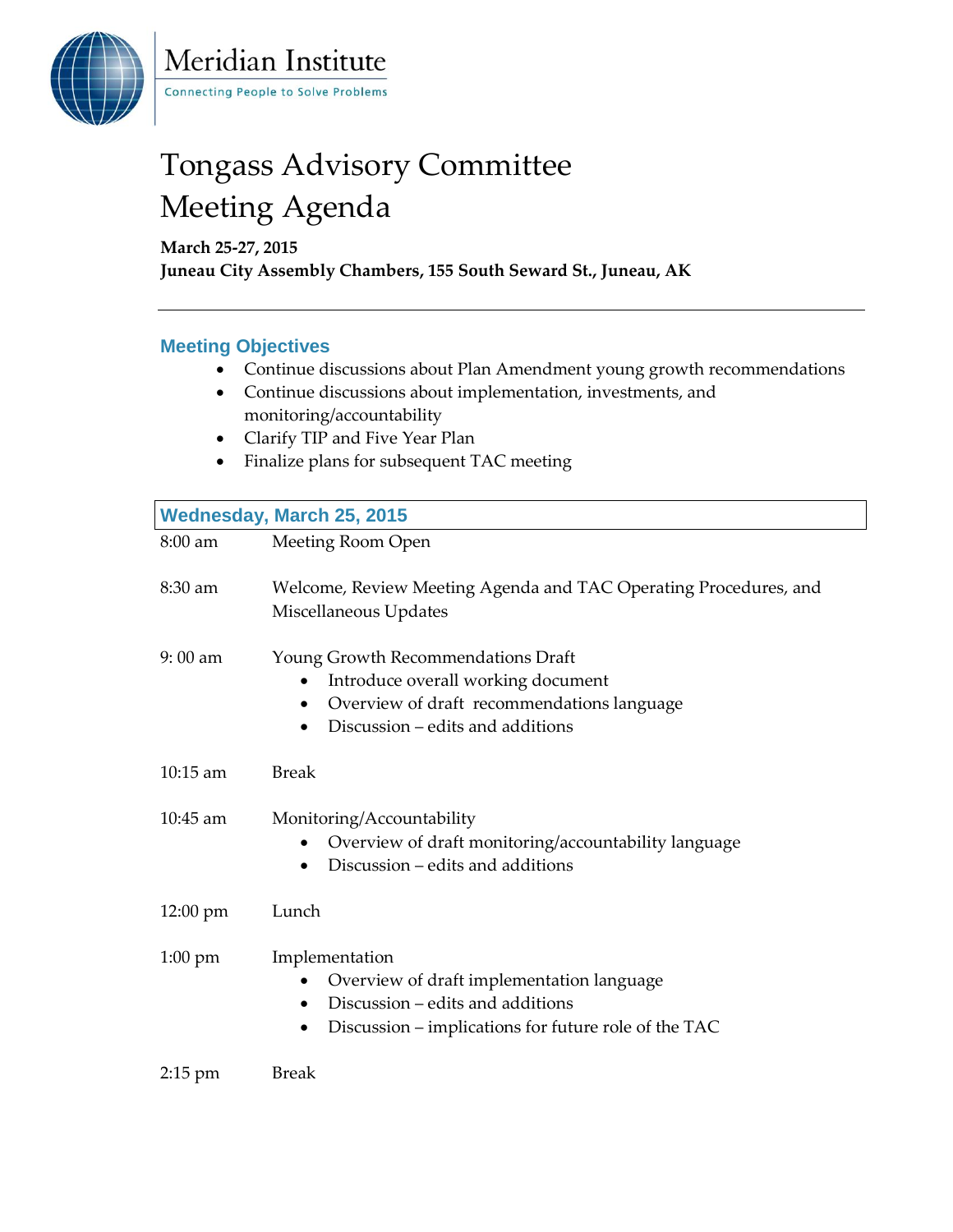| $2:45$ pm                     | Investment<br>Overview of draft investment language<br>Discussion - edits and additions<br>$\bullet$                                                                                                                                                                                                                                                                                                                                                        |  |
|-------------------------------|-------------------------------------------------------------------------------------------------------------------------------------------------------------------------------------------------------------------------------------------------------------------------------------------------------------------------------------------------------------------------------------------------------------------------------------------------------------|--|
| $4:00 \text{ pm}$             | Work groups and/or drafting teams reconvene as necessary to incorporate<br>comments and suggested edits                                                                                                                                                                                                                                                                                                                                                     |  |
| 5:00 pm                       | Adjourn                                                                                                                                                                                                                                                                                                                                                                                                                                                     |  |
| Thursday, March 26, 2015      |                                                                                                                                                                                                                                                                                                                                                                                                                                                             |  |
| 8:00 am                       | Meeting Room Open                                                                                                                                                                                                                                                                                                                                                                                                                                           |  |
| 8:30 am                       | Review Day's Agenda                                                                                                                                                                                                                                                                                                                                                                                                                                         |  |
| 8:40 am                       | TIP and Five Year Plan Clarification and Discussion                                                                                                                                                                                                                                                                                                                                                                                                         |  |
| 10:00 am                      | <b>Break</b>                                                                                                                                                                                                                                                                                                                                                                                                                                                |  |
| 10:30 am                      | Old Growth Bridge Timber Discussion                                                                                                                                                                                                                                                                                                                                                                                                                         |  |
| 12:00                         | Lunch                                                                                                                                                                                                                                                                                                                                                                                                                                                       |  |
| $1:00$ pm                     | Old Growth Discussion Continued                                                                                                                                                                                                                                                                                                                                                                                                                             |  |
| $3:00 \text{ pm}$             | <b>Break</b>                                                                                                                                                                                                                                                                                                                                                                                                                                                |  |
| 3:30 pm                       | Taking Stock and Drafting Time<br>Discussion: What is the sense of the group about potential agreement<br>on the overall package of recommendations? What if any issues,<br>topics still need to be addressed?<br>Discussion on outstanding issues OR drafting time (potentially to<br>work on old growth recommendations language as well as any<br>additional work on young growth recommendations, monitoring,<br>implementation, and investment drafts) |  |
| $5:00 \text{ pm}$             | Adjourn followed by no-host TAC member dinner at 6:30 pm                                                                                                                                                                                                                                                                                                                                                                                                    |  |
| <b>Friday, March 27, 2015</b> |                                                                                                                                                                                                                                                                                                                                                                                                                                                             |  |
| 8:00 am                       | Meeting room open                                                                                                                                                                                                                                                                                                                                                                                                                                           |  |
| 8:30 am                       | Public Comment                                                                                                                                                                                                                                                                                                                                                                                                                                              |  |

9:30 am Break